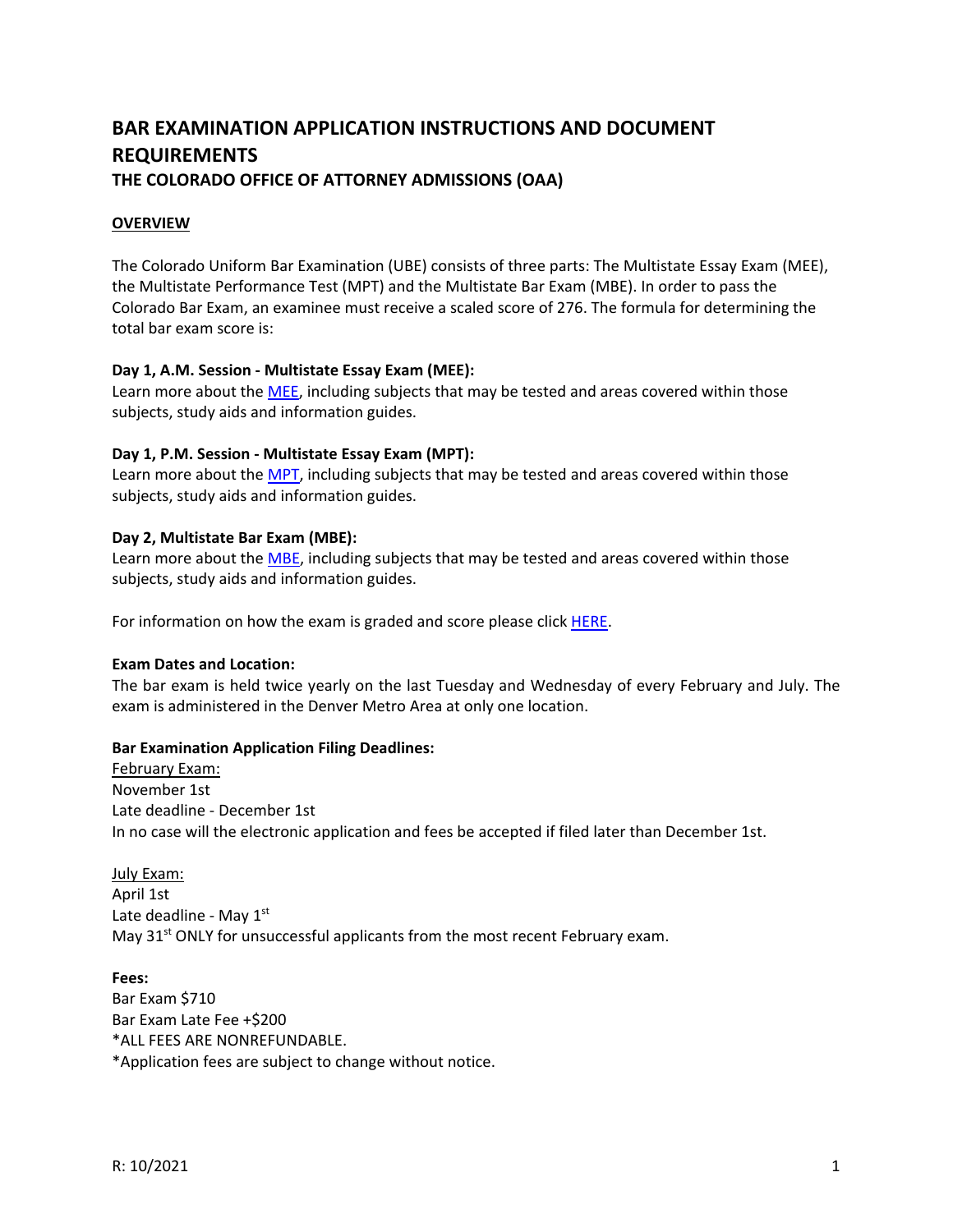No applications or payments will be accepted after the late filing deadline. Unsuccessful applicants will be assessed the current full fee. Reduced fees apply ONLY to applicants who withdrew from the previous exam (refer to [Withdrawing an Application](https://www.coloradosupremecourt.com/Future%20Lawyers/WithdrawApplication.asp)).

Bar exam application fees submitted electronically and rejected as unpaid for "insufficient funds, closed account, or stop payment" will be deemed not timely filed.

If declined or dishonored payments are resubmitted after the application filing deadline but no later than the late application filing deadline a \$200 late fee (in addition to a service charge) will be added to the amount due. Fees that are declined or dishonored and not resubmitted by the last day of the late application filing period will not be accepted and the application will be denied as not timely filed.

All application fees must be paid when the electronic application is submitted. All fees, including the late fee, are assessed according to the date the application is submitted. If the bar exam application and fees are electronically submitted after the application filing deadline but no later than the late application filing deadline, add \$200.

# **Attorney Admission Requirements for a Bar Examination Applicant:**

To be authorized to take the oath of admission by the Office of Attorney Admissions, the following must be complied with:

- Passing the Colorado Bar Examination
- Character and Fitness clearance (find additional information [HERE](https://www.coloradosupremecourt.com/Future%20Lawyers/CharacterAndFitness.asp))
- Meet MPRE requirements (find additional information [HERE](https://www.coloradosupremecourt.com/Future%20Lawyers/MPRE.asp))
- Completion of the Professionalism Course ‐ (find additional information [HERE\)](https://www.coloradosupremecourt.com/Current%20Lawyers/PracticeProfessionalismCourse.asp)

#### **Taking the Bar Examination:**

#### Laptops ‐

If you are taking the exam using a laptop, registration and software download is required. Laptop registration will be open for a limited period. Applicable registration dates will be posted in the document "Laptop Use Requirements and Instructions" at:

https://www.coloradosupremecourt.com/Future%20Lawyers/BarExamination.asp

#### Seat Assignments ‐

You must also verify the accuracy of your seating assignment (computer or handwriting). If your seating is incorrect, notify the Office of Attorney Admissions immediately. For deadlines to request seat changes, please refer to "Seat Change Requests" at:

https://www.coloradosupremecourt.com/Future%20Lawyers/BarExamination.asp

#### Admission Badge ‐

An Admission Badge will be issued to each examinee for each day of the exam in order to enter the test area.

#### Identification ‐

A valid, government‐issued, unexpired photo identification (such as a driver's license, the address does not need to match the current address in your Profile) is required to gain entry into the testing area.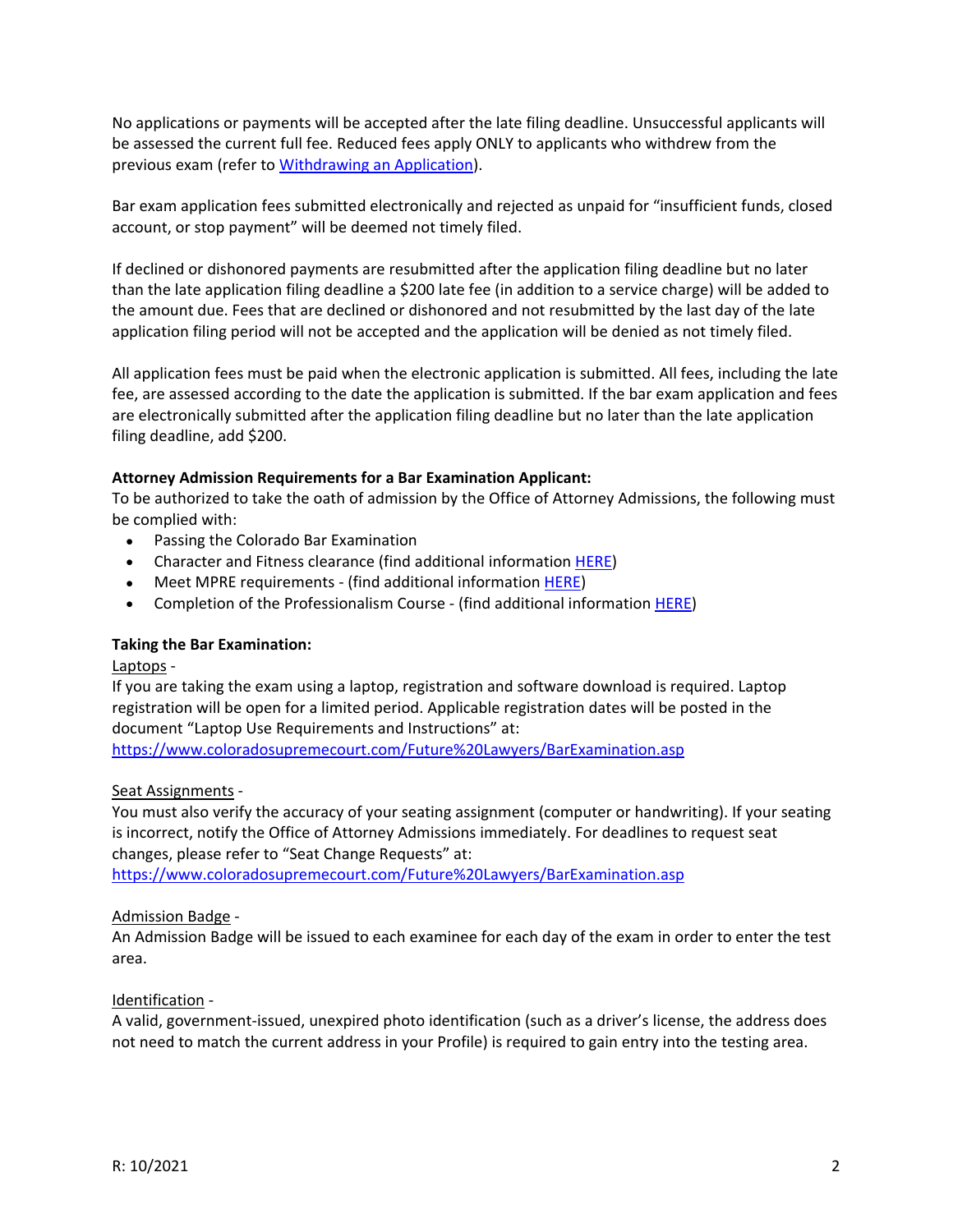### **INSTRUCTIONS**

#### **Step 1 – Determine Your Eligibility:**

Applicants who are ineligible to apply as an On‐Motion or UBE Score Transfer Applicant are required to pass the Colorado Bar Examination. To be eligible to submit an application for admission to practice law in Colorado as an exam applicant, you must meet the following criteria outline in [C.R.C.P. 203.4](https://www.coloradosupremecourt.com/Future%20Lawyers/RulesGoverningAdmissions.asp).

### **Step 2 ‐ File a Bar Examination Application:**

The online application requires that you obtain a unique NCBE number. This number may be obtained by going to: http://www.ncbex.org/. The following must match exactly what you enter in the Profile of your online application for admission:

- Name
- Date of Birth
- Social Security Number
- NCBE Number

It is not necessary to complete your entire application in one sitting. You can save your progress. Before electronically submitting your completed application, print and save a copy of the completed application and retain for future reference. Save a copy of all forms and documents you file in connection with your application.

Completed applications and forms become the property of the Colorado Supreme Court Office of Attorney Admissions once filed. Similarly, any application prepared and/or submitted using the CiviCore Application Management System (AMS) is the property of the Colorado Supreme Court Office of Attorney Admissions.

Applications must be submitted within two years. After two years, all entered data will be deleted and you will have to start the process again from the beginning.

# **Step 3 ‐ Documents and Information Required to** *Submit* **your Application:**

Your online bar exam application will be deemed timely filed only if you electronically submit your application by the applicable application filing deadlines. In order to submit your application, you must upload the completed:

- Fingerprint Requirement Form;
- Photograph;
- Statement of Verification (SOV);
- Authorization and Release (A&R); and
- All Question Forms associated with affirmative answers to the following questions are required:
	- o 18;
	- o 22 ‐ 35; and
	- $0 \quad 38 41$ .

Applicants are still required to upload supporting or substantiating/supplemental documentation in a timely manner after they have submitted their application.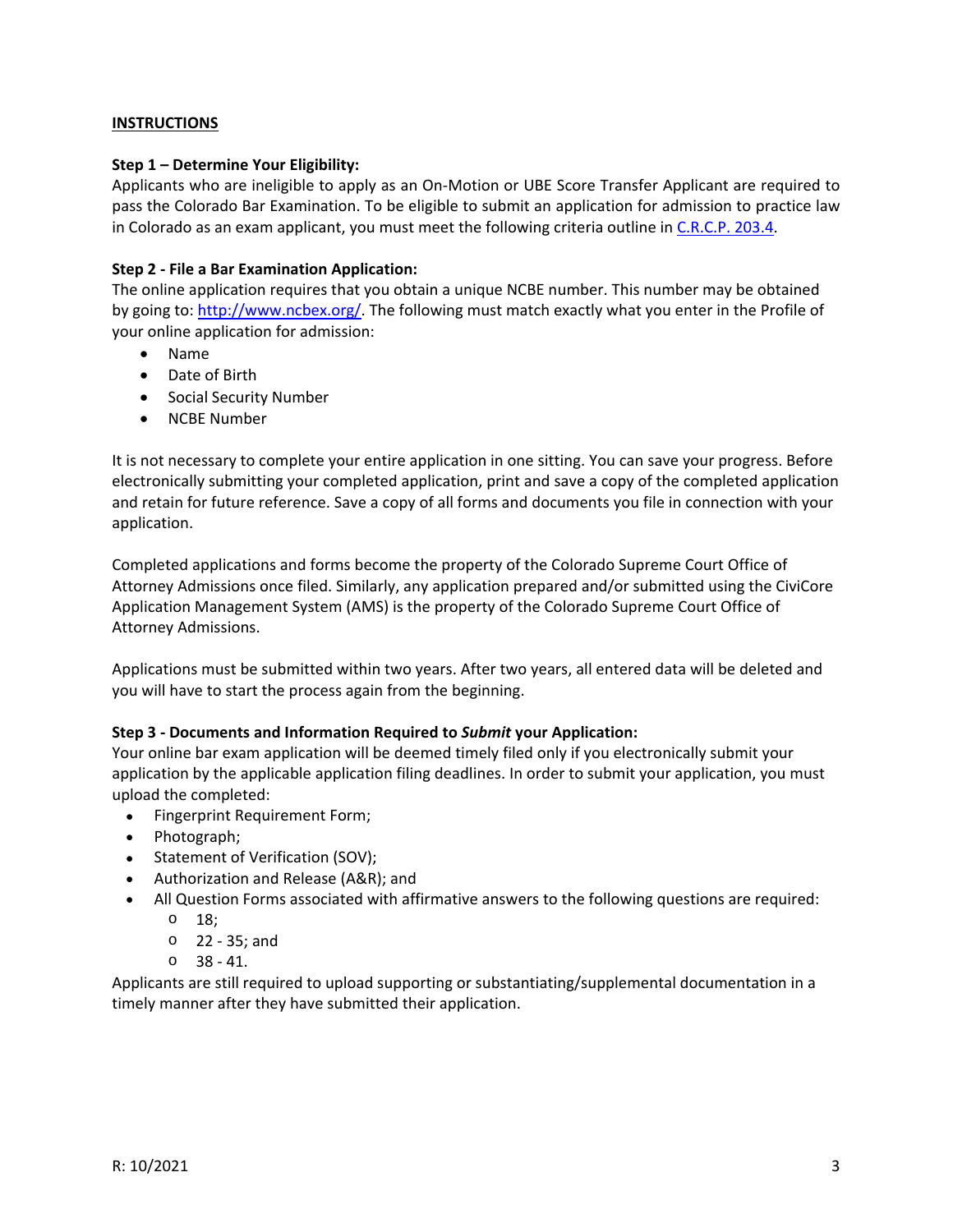Fingerprints:

All applicants must upload the Fingerprint Requirement Form to your application and it is required for each new application submission. This form is required for submission of your application.

Instructions are posted on our website under "Fingerprint Submission Requirement" at: http://coloradosupremecourt.com/Future%20Lawyers/BarExamination.asp. A new set of fingerprints are required with each new application submission.

Photograph:

A photograph, in compliance as outlined by the US Department of State Passport Photo web page, is required. Review the https://travel.state.gov/content/travel/en/passports/requirements/photos.html to see examples of acceptable and unacceptable photos.

A current photograph of yourself is required for submission of your application – it will be used for identification purposes during the bar examination. Your photo must be recent; taken in the last three (3) months to reflect your current appearance.

Format: MUST be in jpeg, jpg or png format ONLY! (Photos in PDF format will NOT be accepted.) Size of Photo

 $600 \times 600$  PIXELS (not dpi). Please refer to Google or another search engine for instructions on how to save, crop and resize an image file. You can also open and resize a photo in Microsoft Paint.

 $\checkmark$  2 x 2 inches (51 x 51 mm) in size.

# Statement of Verification:

A completed Statement of Verification is required to submit your application.

By completing the Statement of Verification you affirm:

- All statements and representations in your application are true and correct, and
- You understand and will comply with your obligation to report any changes to your application within ten (10) days of occurrence, and
- You understand and will comply with the confidentiality requirements of taking the Multistate Bar Exam (MBE).

Notary execution must be no more than 30 days prior to the date the application is electronically submitted and must appear on the same page as the form itself.

# Authorization and Release:

A completed Authorization and Release is required to submit your application.

By completing the Authorization and Release you allow the Office of Attorney Admissions to conduct a background investigation relative to your character and fitness for admission to practice law.

Notary execution must be no more than 30 days prior to the date the application is electronically submitted and must appear on the same page as the form itself.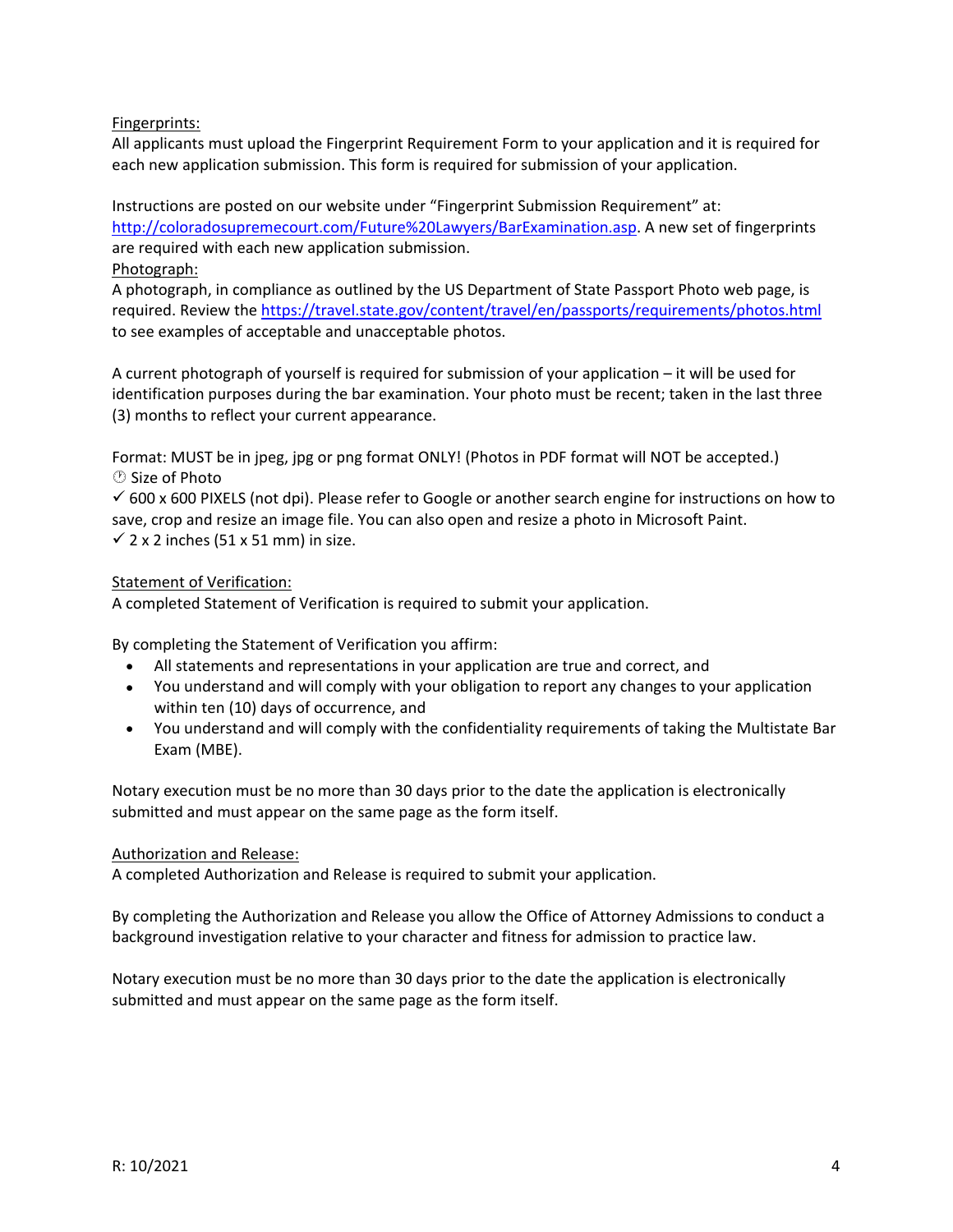### Reference Requirements –

### *Employment ‐*

Beginning with your current or most recent, list in chronological order, all periods of employment or self-employment, within the last ten years or since you were first admitted to practice law in any jurisdiction (whichever is longer but in no case prior to your 18th birthday). Employment encompasses all part-time and full-time employment, including self-employment, externships, internships (paid and unpaid), clerkships, military service, volunteer work and temporary employment. Account for any unemployment period of more than three months (i.e., attending law school, studying for the bar examination, seeking employment, etc.) DO NOT include any person related to you by blood or marriage, under your supervision, anyone who resides at your current residential address or any individuals already referred to in your application (Questions 9 or 10).

Solo-Practitioner: For persons admitted in another jurisdiction(s) and who have engaged in private or solo law practice during which there was no supervisor or partner, provide the contact information of a judge or other professional colleague who is able to verify your legal activities.

Self-Employment: DO NOT list yourself as a supervisor or reference for any period of self-employment. For periods of self-employment provide a detailed narrative of the exact nature of the business in which you were engaged. Provide a reference that can attest to your status of being self‐employed (e.g. a client, cohort, supplier).

Military: If your employment includes periods of military active duty, provide copies of your evaluation reports for each period listed. These may be submitted as supplementary documents.

### *Attorney References ‐*

Provide the names and addresses of three attorneys who know you. If you are not admitted to practice law and you do not know three attorneys, substitute law school professors or other professionals.

Exclusions: DO NOT include any person related to you by blood or marriage, under your supervision, anyone who resides at your current residential address or any individuals already referred to in your application (Questions 8 or 10).

#### *Personal References ‐*

Provide the names and complete addresses for at least six people with whom you are personally acquainted.

#### Exclusions:

DO NOT include any person related to you by blood or marriage, under your supervision, anyone who resides at your current residential address or any individuals already referred to in your application (Questions 8 or 9).

#### **Step 4 ‐ Substantiating/Supplemental Documentation:**

Substantiating and Supplemental documentation is NOT required at time of application submission. In order to the complete the review of your file, however, they are required. Because most Substantiating and Supplemental documentation relies on a third‐party you are encouraged to begin requesting and collecting these documents as soon as possible. Please do NOT wait to submit your admissions application until you have these documents. Again, please proceed with submitting your application with the required documents as listed above.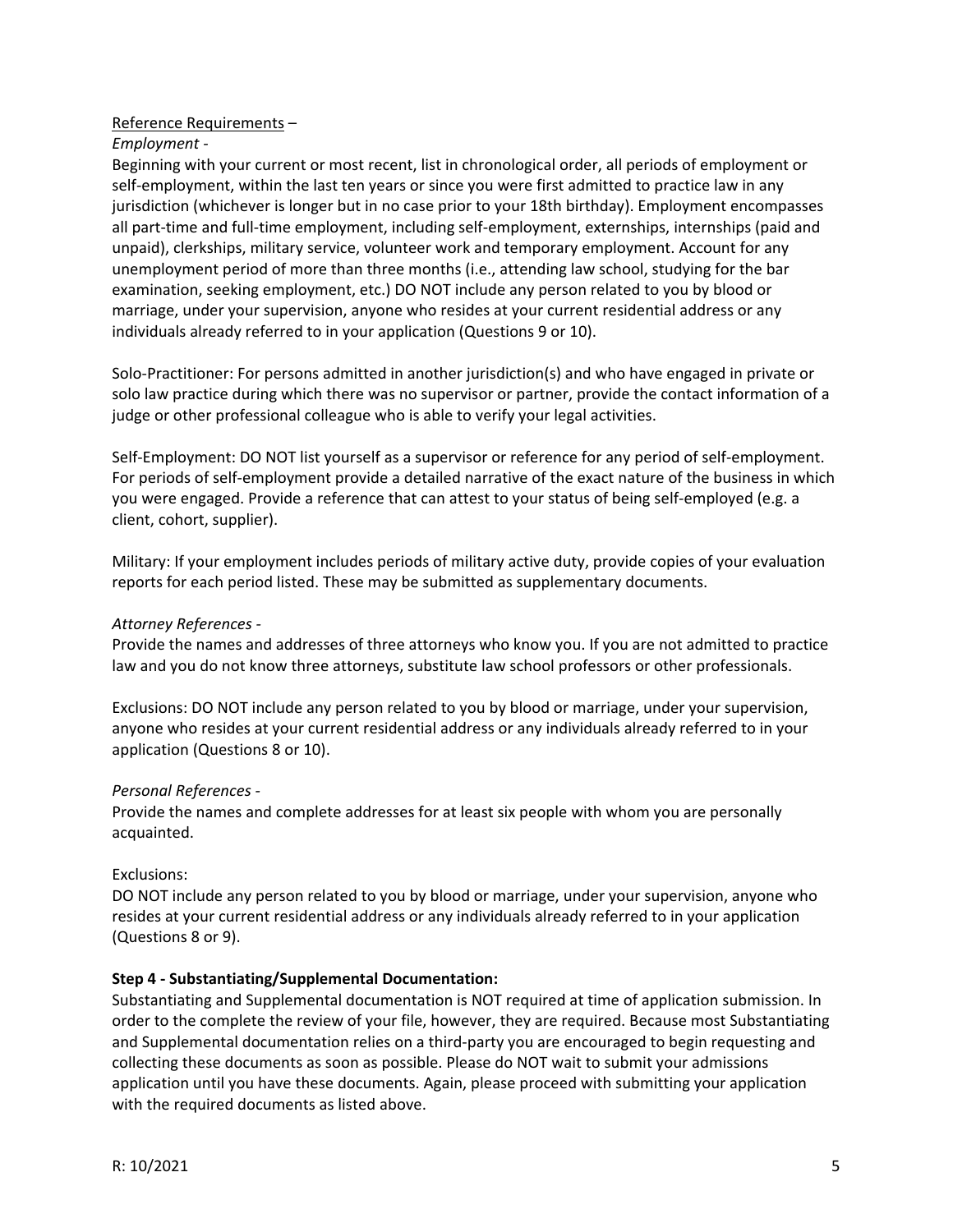A Document Status will be set by a Licensure Analyst after the submission of your application. You will NOT incur late application filing fees if a document is marked "Insufficient."

# Law School Graduation Certificate –

Domestic Law School Graduates: Submit this form for completion to the Registrar or Dean of the law school from which you received, or will receive, your J.D. Also arrange for the law school to provide a copy of your complete law school application, including any amendments and/or addendums, directly to the Office of Attorney Admissions. A law school representative may send the Law School Graduation Certificate directly to the Office of Attorney Admission by mail or using the online law school portal at: [here.](https://www.cognitoforms.com/ColoradoSupremeCourtOfficeOfAttorneyRegulationCounsel/ColoradoSupremeCourtOfficeOfAttorneyAdmissionsLawSchoolDocumentSubmissionPortal)

OAA DOES NOT accept certificates from the National Student Clearinghouse.

If you will complete all law school academic requirements prior to the bar examination, but your law degree (J. D.) will not be conferred until after the application filing deadline, your completed Law School Certificate should be submitted to the Office of Attorney Admissions by the following deadlines:

- February Examination ‐ February 1st
- July Examination July 1st

If you will complete all law school academic requirements prior to the bar exam; but, your law degree (J. D.) will not be conferred until after the bar examination as a result of law school policies relative to timing of graduation ceremonies, you must obtain authorization to sit for the exam prior to graduation from the Office of Attorney Admissions. Follow the procedures outlined below:

- 1. Submit a formal written request seeking relief from the educational requirements of C.R.C.P. 203.4(3)(a). Requests must be accompanied by written verification from the law school dean or registrar that all academic requirements will be completed prior to the date the bar examination is to be administered, and stating the specific date upon which your degree will be conferred.
- 2. After your degree has been formally conferred, arrange for the registrar or dean to complete the Certificate of Law School Graduation and submit it to the Office of Attorney Admissions. Failure to submit the final Certification of Graduation will result in nullification of your bar examination scores.

# Foreign Law School Graduate –

Please reference our Foreign Law School Graduates page [here](https://www.coloradosupremecourt.com/PDF/BLE/Foreign%20Law%20School%20Graduates.pdf).

# Certificate(s) of Standing –

A Certificate of Standing must reflect:

- Your full name
- Date of admission to practice law
- Current status and standing
- Dates for any periods you may have been registered as "inactive" or the equivalent thereof.

A Certificate of Standing CANNOT be dated MORE THAN 30 days prior to the date your application is submitted. Upload the completed document into the designated placeholder.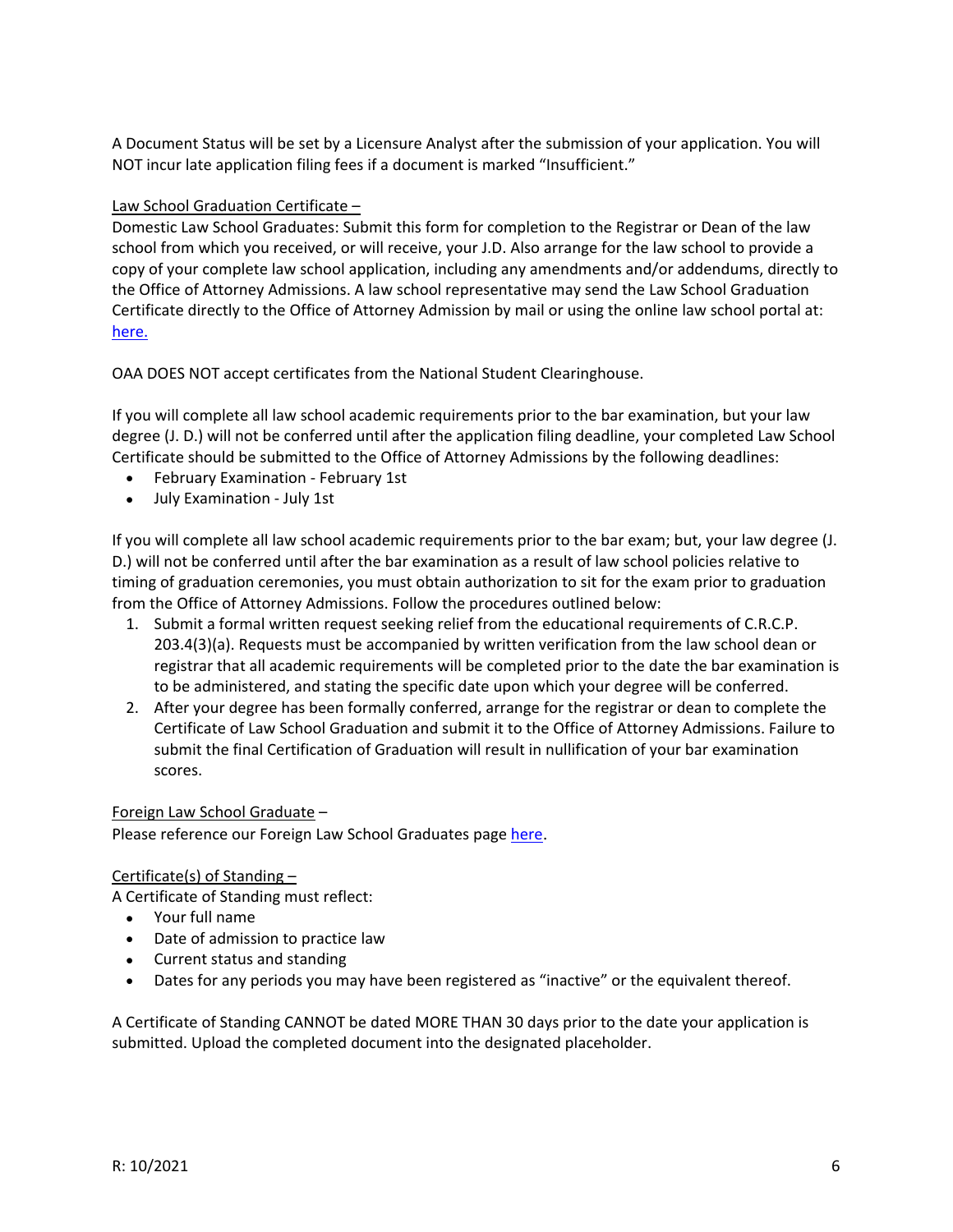# Letter(s) of Disciplinary History –

If there is no disciplinary history, the certificate or letter must so indicate.

A Letter of Disciplinary History CANNOT be dated MORE THAN 30 days prior to the date your application is submitted. Upload the completed document into the designated placeholder.

# Ethnic Survey –

Completion of this document is not required as part of the application for admission to practice law in Colorado.

# **Step 5 ‐ Amending Your Application:**

This is a **continuing obligation** application. Changes must be reported to OAA within ten days of occurrence. You must continue to update your application until you are admitted to practice law in Colorado.

Application Amendment Form ‐ Use this form to report changes to information in your application. Please follow these steps to complete and upload an Application Amendment form:

- 1. Log into CiviCore's online application portal.
- 2. Navigate to the Candidate Homepage.
- 3. At the bottom of the Application Status, locate the icon "Click Here" to amend your application.
- 4. An instructional pop-up window will appear. Read and click "Okay."
- 5. Go to Documents Required page if not automatically routed there.
- 6. Look under the Character and Fitness section for the Application Amendment placeholder.
- 7. Click "Doc Info" icon on the Applicant Amendment placeholder that was created.
- 8. Upload your Application Amendment Form.

# Residence Update ‐

Changes to your address, telephone number and email must be recorded directly in your application account.

- 1. Login and go to your Profile.
- 2. Click Edit and add your current contact information.
- 3. Click Submit to save your changes.

# Employment Update –

Changes to your employment need to be reported to OAA by completing and uploading an Application Amendment form. Please reference Question 8, Employment History, for the required information. A sample of our application is located [here.](https://www.coloradosupremecourt.com/Future%20Lawyers/ApplicationInstructions.asp)

# **Step 6 – Application Processing:**

Your application will be reviewed to determine whether you qualify to sit for the Colorado Bar Examination. You will receive an exam status notice indicating that your application is complete and you have been cleared to sit for the exam, OR incomplete and you have not been cleared to sit for the exam. This status can be set up to the day before the bar exam.